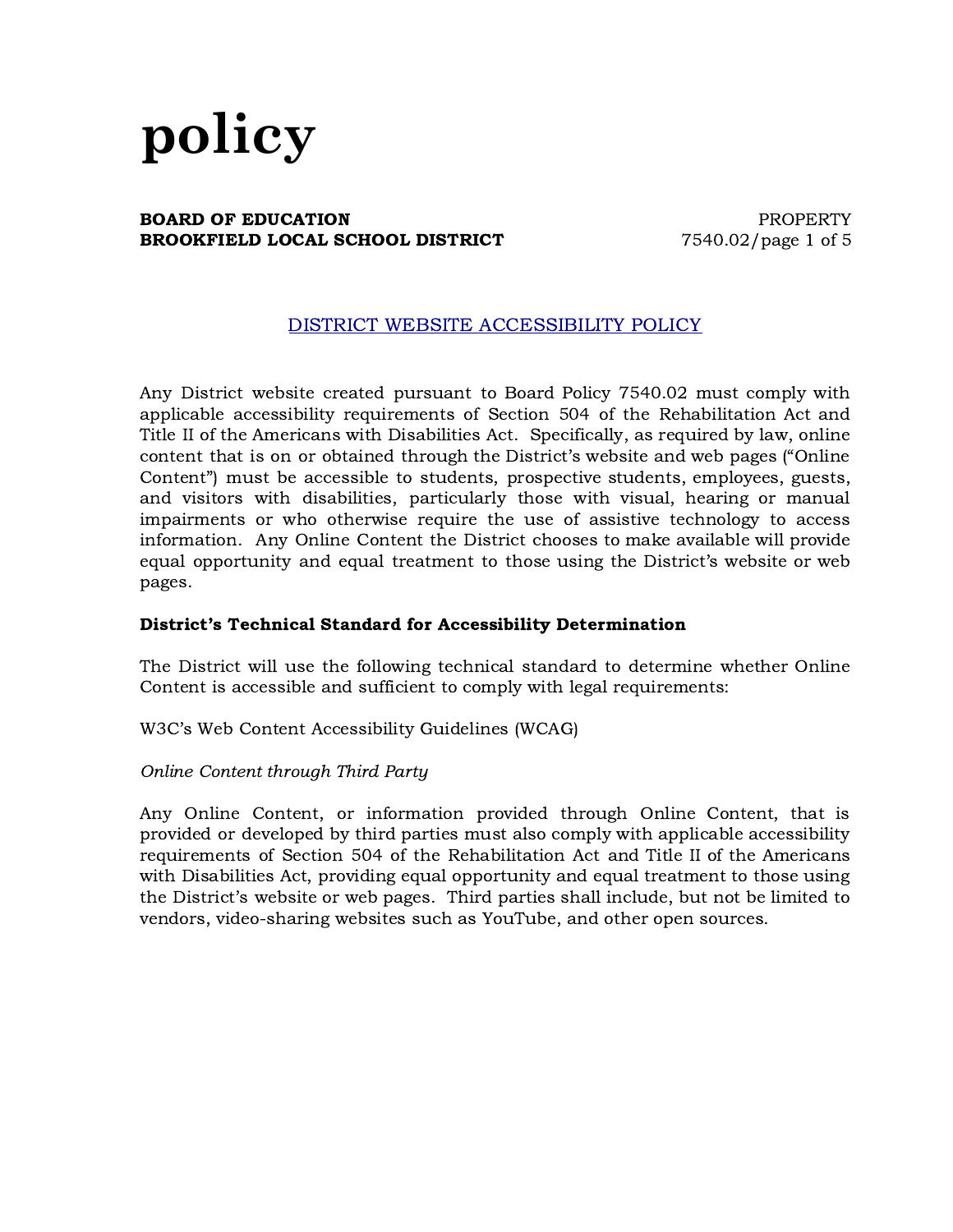#### **BOARD OF EDUCATION EXECUTE:** THE PROPERTY **BROOKFIELD LOCAL SCHOOL DISTRICT** 7540.02/page 2 of 5

In order to ensure that any District acquisition or use of Online Content provided or developed by third parties provides equal opportunity to the educational benefits and opportunities afforded by the technology and equal treatment in the use of such technology, the following procedure shall be utilized:

> The District's Web Accessibility Coordinator shall regularly monitor (on at least a quarterly basis) the District's Online Content to identify any portion provided by a third party. Any third party Online Content identified by the District's Web Accessibility Coordinator shall be promptly examined during this regular monitoring to determine whether it meets the District's Technical Standard for Accessibility Determination. If the Online Content is determined inaccessible, the District's Web Accessibility Coordinator shall promptly contact the third party requesting the inaccessible Online Content be remediated to comply with the District's Technical Standard for Accessibility Determination. "Promptly" shall mean that this initial contact shall be made no later than seven (7) days after identifying the inaccessible content. The inaccessible Online Content will be removed unless the third party's remediation timeline is reasonable under Section 504 of the Rehabilitation Act and Title II of the Americans with Disabilities in the discretion of the District's Web Accessibility Coordinator. "Reasonable" shall mean the remediation shall occur no later than thirty (30) business days after the date the District's Web Accessibility Coordinator notified the third party about the inaccessible content. An alternative third-party provider with Online Content that meets the District's Technical Standard for Accessibility Determination may be utilized in place of inaccessible third party Online Content instead of allowing the non-compliant third-party an opportunity to remediate. Should the District's Web Accessibility Compliance Officer determine that non-compliant Online Content does not afford persons with disabilities equal opportunity to obtain the same result, to gain the same benefit, or reach the same level of achievement, in the most integrated setting appropriate to the person's needs and with substantially equivalent ease of use, a non-compliant third-party will not be afforded reasonable time to remediate and the non-compliant Online Content shall be removed. This procedure also applies to any third party Online Content used by teachers and other District staff as part of the District's program. Third party video-sharing websites shall not be utilized unless approved by the District's Web Accessibility Coordinator as meeting the District's Technical Standard for Accessibility Determination.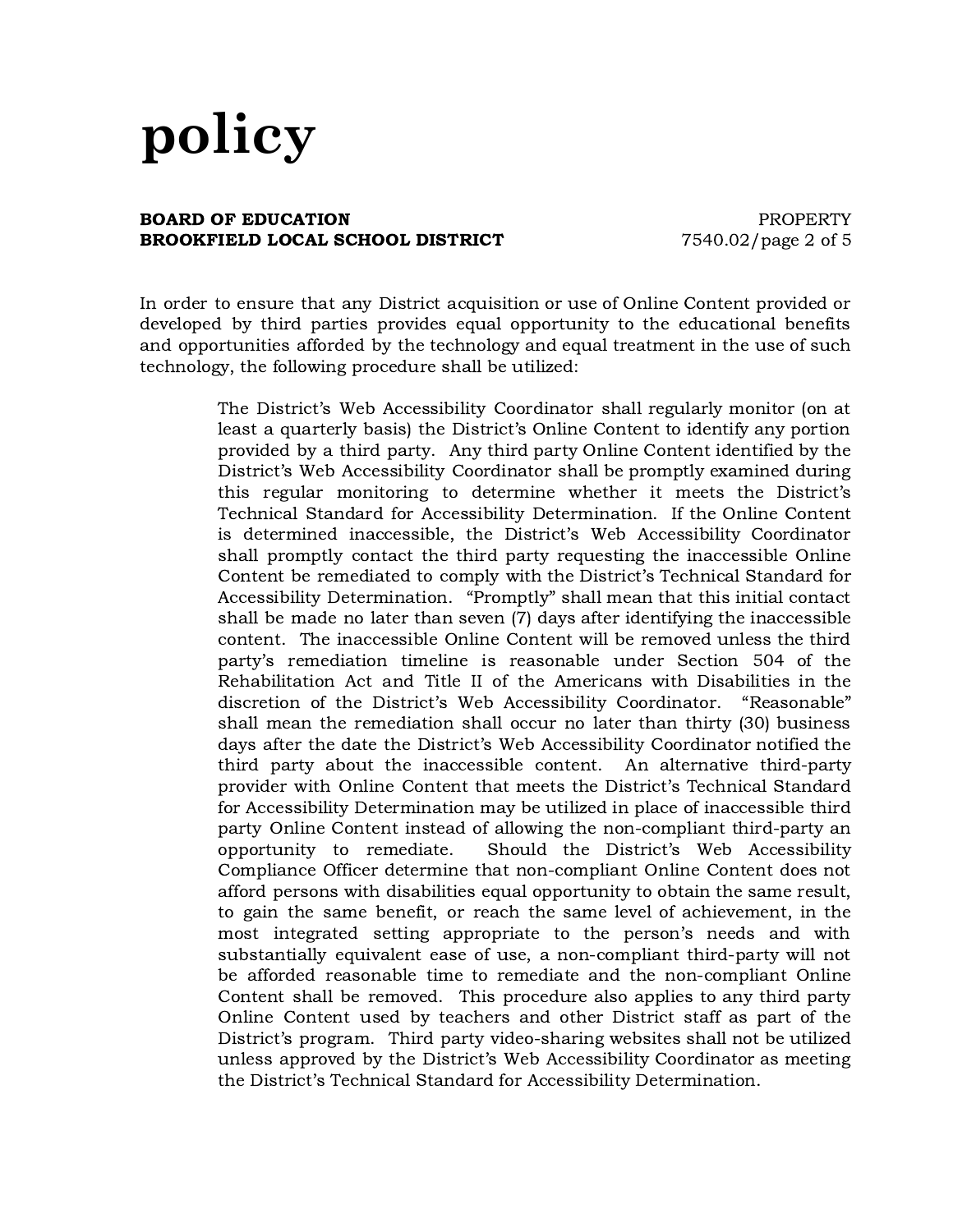### **BOARD OF EDUCATION EXECUTE: PROPERTY BROOKFIELD LOCAL SCHOOL DISTRICT** 7540.02/page 3 of 5

District's Web Accessibility Coordinator

The Board of Education designates the following individual as the District's Web Accessibility Coordinator:

> Jason Russo, Technology Supervisor Brookfield Local School District 614 Bedford Road, S.E. Brookfield, OH 44403 Phone: (330) 619-5713 Email: jason.russo@neomin.org

The District's Web Accessibility Coordinator shall report directly to the Superintendent and shall be provided sufficient resources and authority to coordinate and implement implementation of this policy. The Board authorizes the Web Accessibility Coordinator to immediately remove any non-compliant Online Content from the District's website and web pages or to remediate, within a reasonable period of time, any non-compliant items.

### Procedure for Ensuring Accessibility

The Web Accessibility Coordinator and Superintendent shall ensure staff members responsible for creating District web pages or for supervising and initially approving creation of web pages by students on the District website ("Responsible Staff Members") receive annual training on proper implementation of this policy. Specifically, this training shall:

> A. provide training on the District Website Accessibility Policy and the role and responsibility of the Responsible Staff Member to ensure that design of web pages, documents, and multimedia content are accessible;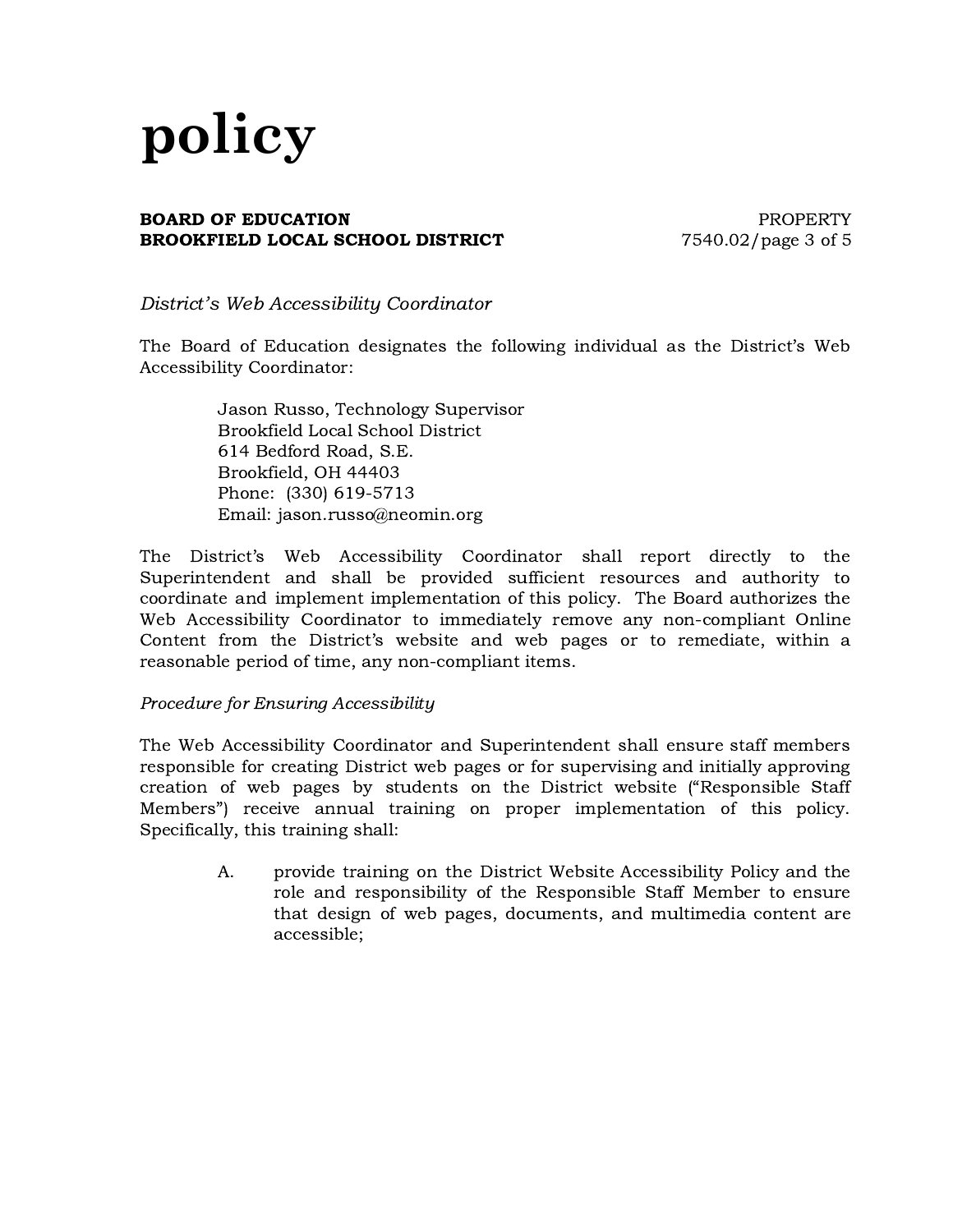#### **BOARD OF EDUCATION EXECUTE:** THE RESERT PROPERTY **BROOKFIELD LOCAL SCHOOL DISTRICT** 7540.02/page 4 of 5

- B. identify resources a Responsible Staff Member must utilize to conduct an initial accessibility audit of the web page being created (by the staff member or by a student), before submission of the web page to the Web Accessibility Coordinator or his/her designee; and
- C. provide a list of any non-compliant third party online content that Responsible Staff Members must ensure are not included or accessed through any web page that is being developed.

The annual training shall be facilitated, in whole or in part, by an individual with sufficient knowledge, skill, and experience to understand the technical standard of accessibility adopted by the District and how the standard is to be used.

Any web page developed by a Responsible Staff Member (or a student s/he is supervising) must be submitted to the Web Accessibility Coordinator or his/her designee for a final review. Before posting a web page submitted to the Web Accessibility Coordinator or his/her designee on the District's website, s/he shall first review the initial accessibility audit conducted by the Responsible Staff Member. The Web Accessibility Coordinator has discretion to either remediate, within a reasonable time, any non-compliant item of Online Content identified in the initial accessibility audit to meet the District's technical standard for accessibility or to remove that item based on its non-compliance.

### Annual Audit

On an annual basis, the Web Accessibility Coordinator shall conduct an accessibility assessment of the District's website, in which the Online Content (including those items provided or developed by third parties) shall be measured against the technical standard for accessibility adopted in this policy. All problems identified through this audit shall be documented, evaluated, and, if necessary, remediated within a reasonable period of time.